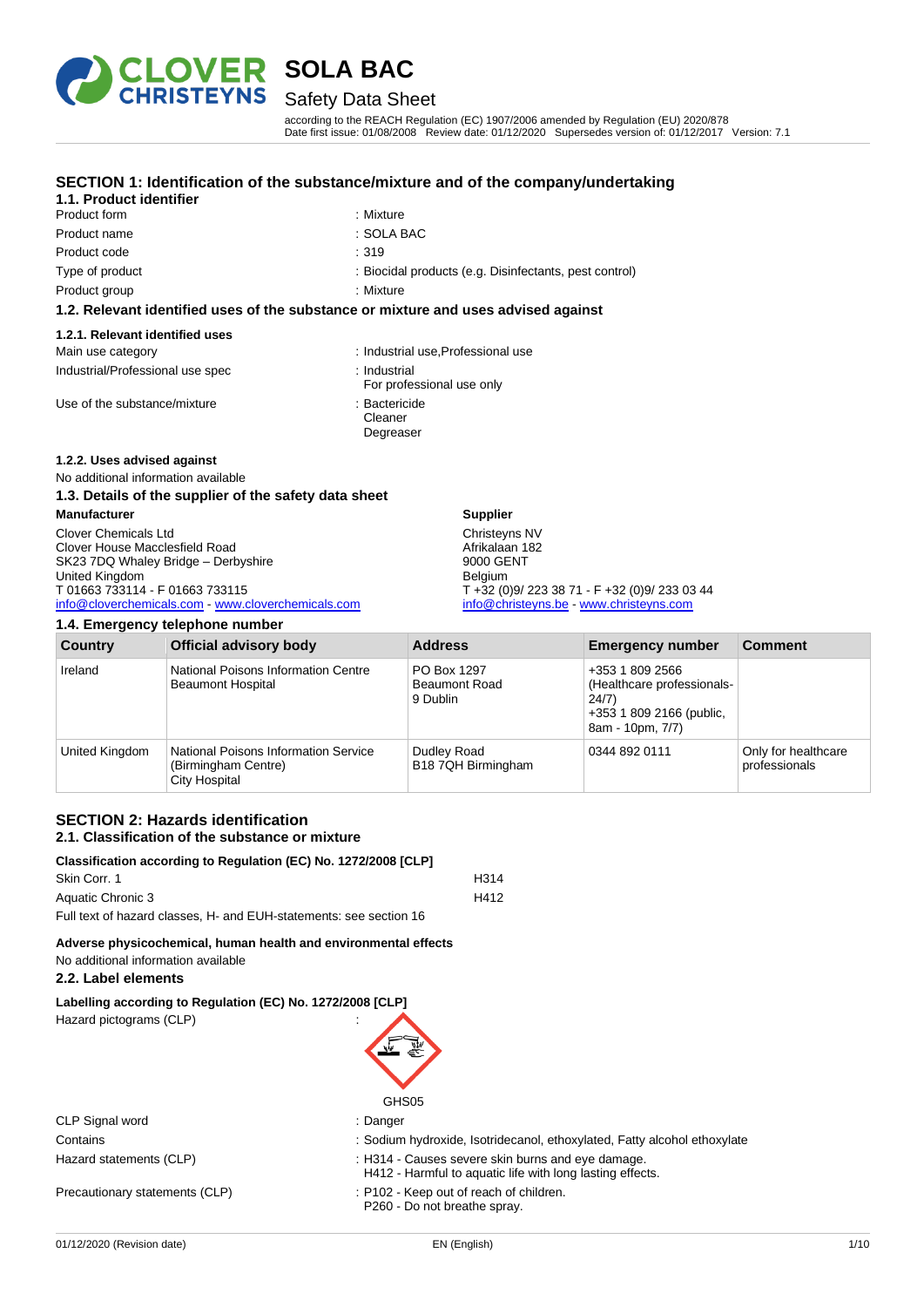### Safety Data Sheet

according to the REACH Regulation (EC) 1907/2006 amended by Regulation (EU) 2020/878

P264 - Wash hands thoroughly after handling. P273 - Avoid release to the environment. P280 - Wear protective gloves, eye protection. P301+P330+P331 - IF SWALLOWED: Rinse mouth. Do NOT induce vomiting. P314 - Get medical advice/attention if you feel unwell. P303+P361+P353 - IF ON SKIN (or hair): Take off immediately all contaminated clothing. Rinse skin with water or shower. P332+P313 - If skin irritation occurs: Get medical advice/attention. P305+P351+P338 - IF IN EYES: Rinse cautiously with water for several minutes. Remove contact lenses, if present and easy to do. Continue rinsing. P337+P313 - If eye irritation persists: Get medical advice/attention. P363 - Wash contaminated clothing before reuse. P391 - Collect spillage.

#### **2.3. Other hazards**

This substance/mixture does not meet the PBT criteria of REACH regulation, annex XIII This substance/mixture does not meet the vPvB criteria of REACH regulation, annex XIII Contains no PBT/vPvB substances ≥ 0.1% assessed in accordance with REACH Annex XIII

| <b>Component</b>                                                                            |                                                                                                                                                                                 |
|---------------------------------------------------------------------------------------------|---------------------------------------------------------------------------------------------------------------------------------------------------------------------------------|
| Isotridecanol, ethoxylated (69011-36-5)                                                     | PBT: not relevant – no registration required<br>vPvB: not relevant - no registration required                                                                                   |
| Quaternary ammonium compounds, benzyl (C12 -<br>C16) alkyl dimethyl, chlorides (68424-85-1) | This substance/mixture does not meet the PBT criteria of REACH regulation, annex XIII<br>This substance/mixture does not meet the vPvB criteria of REACH regulation, annex XIII |

The mixture does not contain substance(s) included in the list established in accordance with Article 59(1) of REACH for having endocrine disrupting properties, or is not identified as having endocrine disrupting properties in accordance with the criteria set out in Commission Delegated Regulation (EU) 2017/2100 or Commission Regulation (EU) 2018/605

#### **SECTION 3: Composition/information on ingredients**

#### **3.1. Substances**

#### Not applicable **3.2. Mixtures**

#### **Name Product identifier % Classification according to Regulation (EC) No. 1272/2008 [CLP]** Beta-alanine, N-(2-carboxyethyl)-,N-coco alykyl derivs., disodium salts CAS-no: 90170-43-7 Einecs nr: 290-476-8 REACH-no: 01-2119976233- 35 1 – 3 **Eye Irrit. 2, H319** Isotridecanol, ethoxylated CAS-no: 69011-36-5 Einecs nr: 931-138-8 REACH-no: Exempted 1 – 3 Acute Tox. 4 (Oral), H302 Eye Dam. 1, H318 Quaternary ammonium compounds, benzyl (C12 - C16) alkyl dimethyl, chlorides CAS-no: 68424-85-1 Einecs nr: 270-325-2 2.381 Acute Tox. 4 (Oral), H302 Skin Corr. 1B, H314 Eye Dam. 1, H318 Aquatic Acute 1, H400 (M=10) Aquatic Chronic 1, H410 Sodium hydroxide substance with national workplace exposure limit(s) (IE, GB) CAS-no: 1310-73-2 Einecs nr: 215-185-5 EG annex nr: 011-002-00-6 REACH-no: 01-2119457892- 27 1 – 3 Skin Corr. 1A, H314 Eye Dam. 1, H318 Met. Corr. 1, H290 Fatty alcohol ethoxylate CAS-no: 160875-66-1 Einecs nr: 605-233-7  $1 - 3$  Acute Tox. 4 (Oral), H302 Eye Dam. 1, H318

#### **Specific concentration limits:**

| <b>Name</b>                                        | <b>Product identifier</b>                                                                                | <b>Specific concentration limits</b>                                                                                                                 |
|----------------------------------------------------|----------------------------------------------------------------------------------------------------------|------------------------------------------------------------------------------------------------------------------------------------------------------|
| Sodium hydroxide                                   | CAS-no: 1310-73-2<br>Einecs nr: 215-185-5<br>EG annex nr: 011-002-00-6<br>REACH-no: 01-2119457892-<br>27 | $(0.5 ≤ C < 2)$ Eye Irrit. 2, H319<br>$(0.5 ≤ C < 2)$ Skin Irrit. 2, H315<br>(2 ≤C < 5) Skin Corr. 1B, H314<br>( $5 ≤ C < 100$ ) Skin Corr. 1A, H314 |
| Full text of H- and EUH-statements: see section 16 |                                                                                                          |                                                                                                                                                      |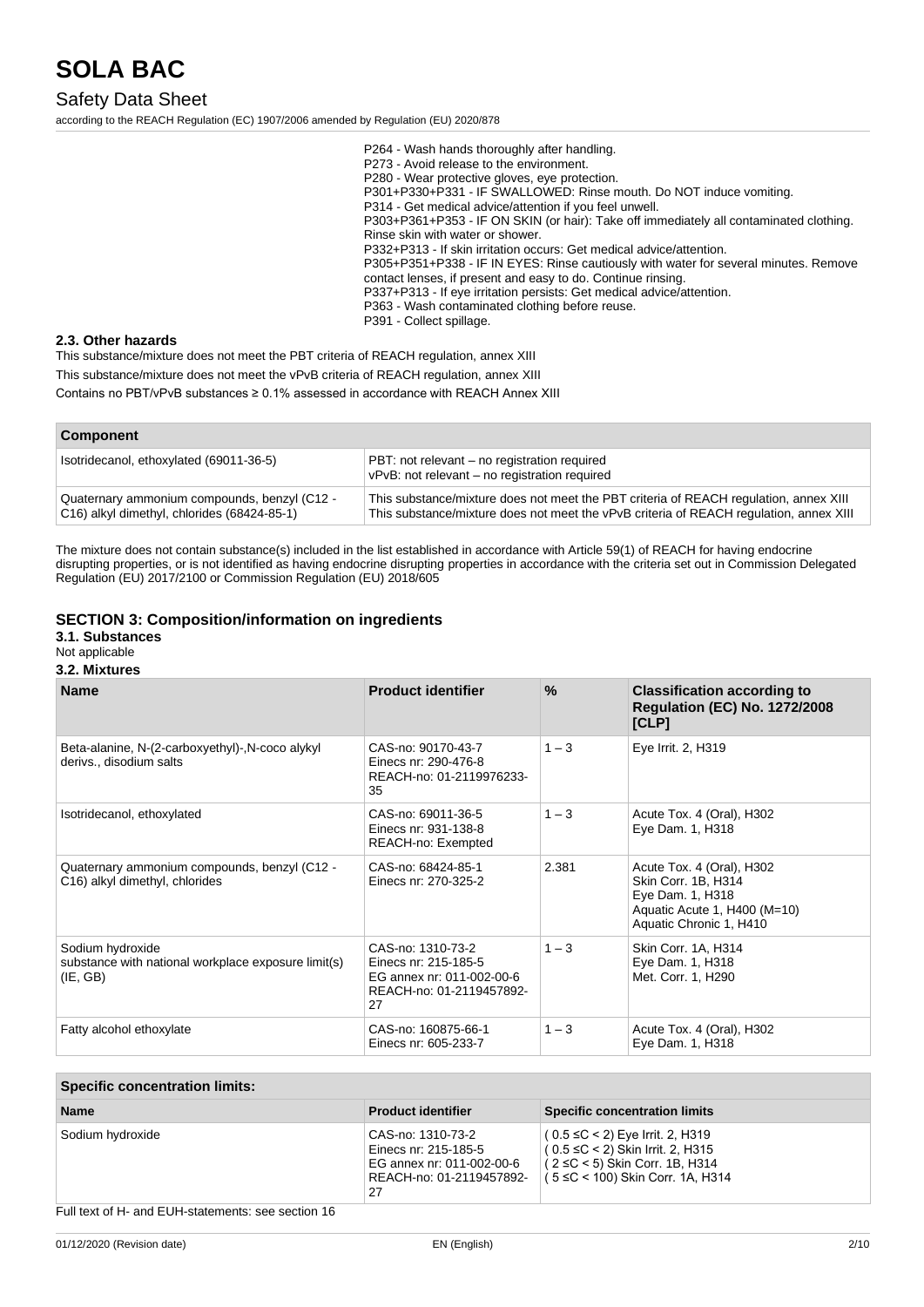## Safety Data Sheet

according to the REACH Regulation (EC) 1907/2006 amended by Regulation (EU) 2020/878

#### **SECTION 4: First aid measures**

| 4.1. Description of first aid measures                           |                                                                                                                                                                                                                             |
|------------------------------------------------------------------|-----------------------------------------------------------------------------------------------------------------------------------------------------------------------------------------------------------------------------|
| General advice                                                   | : Never give anything by mouth to an unconscious person. If you feel unwell, seek medical<br>advice (show the label where possible).                                                                                        |
| Inhalation                                                       | : Allow affected person to breathe fresh air. Allow the victim to rest. If breathing is difficult,<br>remove victim to fresh air and keep at rest in a position comfortable for breathing. Get<br>medical advice/attention. |
| Skin contact                                                     | : Remove contaminated clothing. Drench affected area with water for at least 15 minutes. If<br>skin irritation occurs: Get medical advice/attention.                                                                        |
| Eye contact                                                      | : Immediately flush eyes thoroughly with water for at least 15 minutes. Obtain medical<br>attention if pain, blinking or redness persists.                                                                                  |
| Ingestion                                                        | : Rinse mouth. Do NOT induce vomiting. Obtain emergency medical attention.                                                                                                                                                  |
| 4.2. Most important symptoms and effects, both acute and delayed |                                                                                                                                                                                                                             |
| Acute effects inhalation                                         | : May cause irritation to the respiratory tract, sneezing, coughing, burning sensation of throat<br>with constricting sensation of the larynx and difficulty in breathing.                                                  |
| Acute effects skin                                               | : Causes severe burns. irritation (itching, redness, blistering).                                                                                                                                                           |
| Acute effects eyes                                               | : Causes serious eye damage.                                                                                                                                                                                                |
| Acute effects oral route                                         | : Burns or irritation of the linings of the mouth, throat, and gastrointestinal tract. Blood in<br>vomit.                                                                                                                   |

## **4.3. Indication of any immediate medical attention and special treatment needed**

No additional information available

### **SECTION 5: Firefighting measures 5.1. Extinguishing media** Suitable extinguishing media : Water. **5.2. Special hazards arising from the substance or mixture** Hazardous decomposition products in case of fire : Corrosive vapours. Toxic fumes may be released. Carbon dioxide. Carbon monoxide. **5.3. Advice for firefighters** Firefighting instructions : Use water spray or fog for cooling exposed containers. Exercise caution when fighting any chemical fire. Prevent fire fighting water from entering the environment. Protection during firefighting **inter the state of the CO** not enter fire area without proper protective equipment, including respiratory protection. **SECTION 6: Accidental release measures**

### **6.1. Personal precautions, protective equipment and emergency procedures**

Emergency procedures : Evacuate unnecessary personnel.

#### **6.1.1. For non-emergency personnel**

| 6.1.2. For emergency responders  |                                              |
|----------------------------------|----------------------------------------------|
| Protective equipment             | : Equip cleanup crew with proper protection. |
| Emergency procedures             | : Ventilate area.                            |
| A A Foodsearched contents of the |                                              |

#### **6.2. Environmental precautions**

Prevent entry to sewers and public waters. Notify authorities if liquid enters sewers or public waters. Avoid release to the environment.

Collect spillage. Store away from other materials.

#### **6.3. Methods and material for containment and cleaning up** Methods for cleaning up : Soak up spills with inert solids, such as clay or diatomaceous earth as soon as possible.

#### **6.4. Reference to other sections**

See Section 8. Exposure controls and personal protection.

### **SECTION 7: Handling and storage**

## **7.1. Precautions for safe handling**

Precautions for safe handling : Wash hands and other exposed areas with mild soap and water before eating, drinking or smoking and when leaving work. Provide good ventilation in process area to prevent formation of vapour.

#### **7.2. Conditions for safe storage, including any incompatibilities**

- Storage conditions **in the container of the container tightly closed.** Keep container tightly closed. Incompatible products in the strong acids.
- Packaging materials **EXECUTE:** polyethylene. stainless steel.
- **7.3. Specific end use(s)**

## No additional information available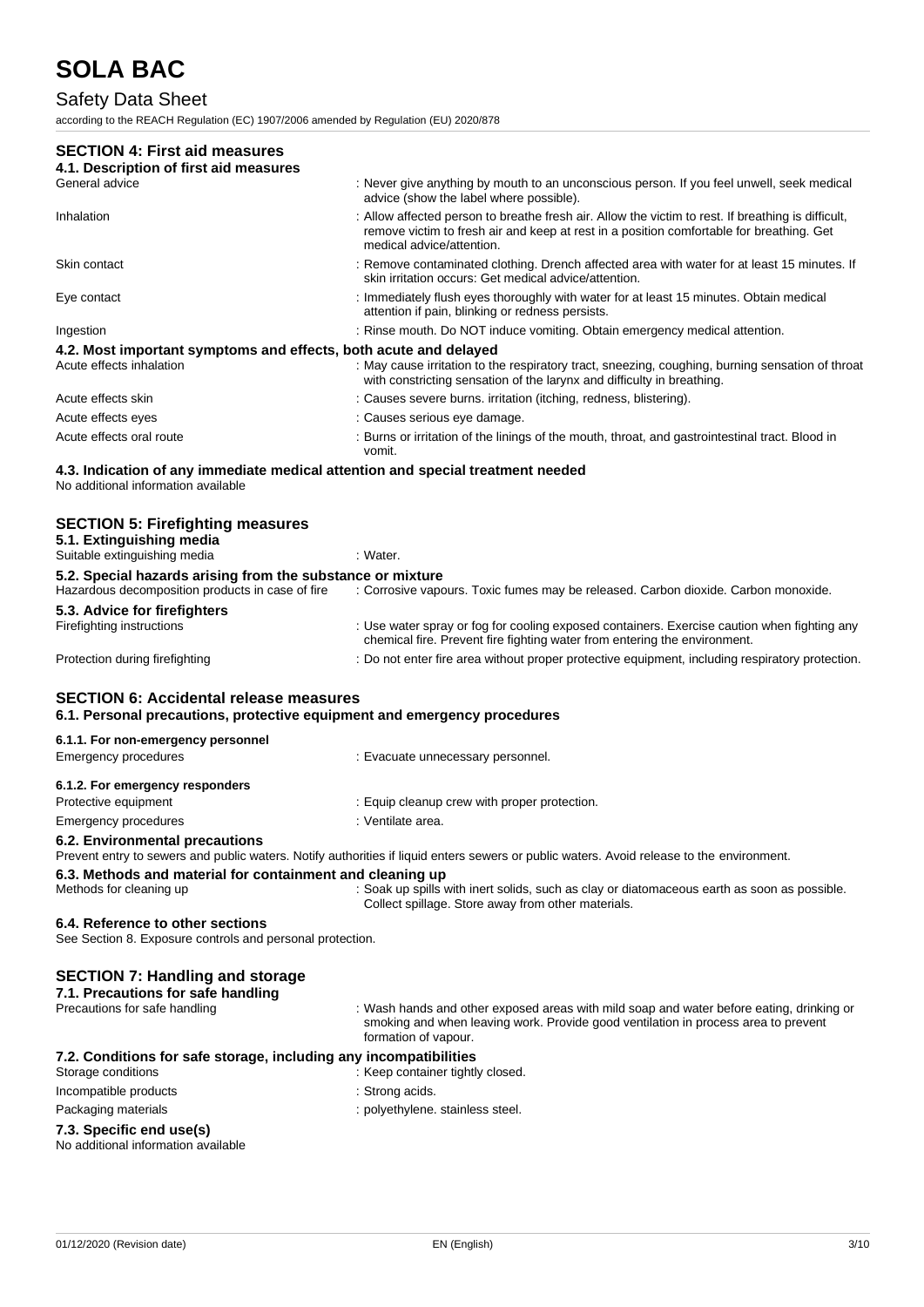### Safety Data Sheet

according to the REACH Regulation (EC) 1907/2006 amended by Regulation (EU) 2020/878

#### **SECTION 8: Exposure controls/personal protection**

#### **8.1. Control parameters**

#### **8.1.1 National occupational exposure and biological limit values**

| Sodium hydroxide (1310-73-2)                         |                                       |  |
|------------------------------------------------------|---------------------------------------|--|
| <b>Ireland - Occupational Exposure Limits</b>        |                                       |  |
| Local name                                           | Sodium hydroxide                      |  |
| <b>OEL STEL</b>                                      | $2 \text{ mg/m}^3$                    |  |
| Regulatory reference                                 | Chemical Agents Code of Practice 2021 |  |
| <b>United Kingdom - Occupational Exposure Limits</b> |                                       |  |
| Local name                                           | Sodium hydroxide                      |  |
| WEL STEL (OEL STEL)                                  | $2 \text{ mg/m}^3$                    |  |
| Regulatory reference                                 | EH40/2005 (Fourth edition, 2020). HSE |  |

## **8.1.2. Recommended monitoring procedures**

No additional information available

### **8.1.3. Air contaminants formed**

No additional information available

#### **8.1.4. DNEL and PNEC** No additional information available

### **8.1.5. Control banding**

No additional information available **8.2. Exposure controls**

#### **8.2.1. Appropriate engineering controls** No additional information available

#### **8.2.2. Personal protection equipment**

#### **Personal protective equipment:**

Avoid all unnecessary exposure.

#### **Personal protective equipment symbol(s):**



### **8.2.2.1. Eye and face protection**

**Eye protection:** Chemical goggles or safety glasses

#### **8.2.2.2. Skin protection**

**Protective equipment:** Wear suitable protective clothing

**Hand protection:** Wear protective gloves.

**8.2.2.3. Respiratory protection** No additional information available

#### **8.2.2.4. Thermal hazards** No additional information available

#### **8.2.3. Environmental exposure controls**

#### **Other information:**

Do not eat, drink or smoke during use.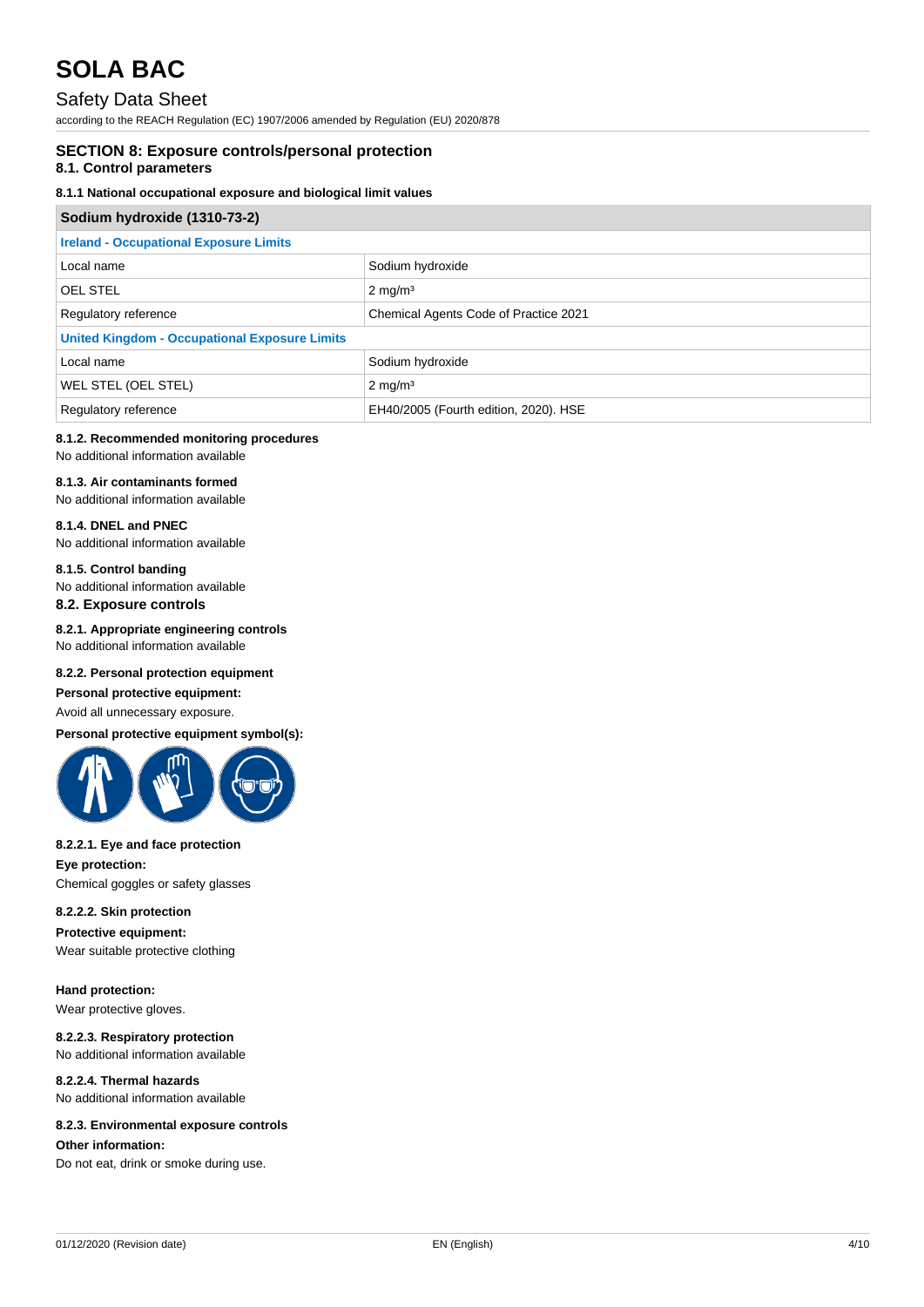## Safety Data Sheet

according to the REACH Regulation (EC) 1907/2006 amended by Regulation (EU) 2020/878

### **SECTION 9: Physical and chemical properties**

### **9.1. Information on basic physical and chemical properties**

| Physical state                                  | : Liguid                    |
|-------------------------------------------------|-----------------------------|
| Colour                                          | : Colourless. Light yellow. |
| Physical state/form                             | : Liquid.                   |
| Odour                                           | : Characteristic.           |
| Odour threshold                                 | : Not available             |
| Melting point/range                             | : 0 °C                      |
| Freezing point                                  | : Not available             |
| Boiling point/Boiling range                     | : 100 $\degree$ C           |
| Flammability                                    | : Non flammable.            |
| <b>Explosive limits</b>                         | : Not available             |
| Lower explosion limit                           | : Not available             |
| Upper explosion limit                           | : Not available             |
| Flash point                                     | : Not available             |
| Autoignition temperature                        | : Not available             |
| Decomposition temperature                       | : Not available             |
| рH                                              | $: 13 - 14$                 |
| Viscosity, kinematic                            | : Not available             |
| Solubility                                      | : Soluble in water.         |
| Partition coefficient n-octanol/water (Log Kow) | : Not available             |
| Vapour pressure                                 | : Not available             |
| Vapour pressure at 50 °C                        | : Not available             |
| Density                                         | : Not available             |
| Relative density                                | : 1.05                      |
| Relative vapour density at 20 °C                | : Not available             |
| Particle characteristics                        | : Not applicable            |
| 9.2. Other information                          |                             |

### **9.2.1. Information with regard to physical hazard classes**

No additional information available

| 9.2.2. Other safety characteristics |         |
|-------------------------------------|---------|
| VOC content                         | : 0 a/l |

### **SECTION 10: Stability and reactivity**

**10.1. Reactivity** No additional information available **10.2. Chemical stability**

Stable under normal conditions.

## **10.3. Possibility of hazardous reactions**

No dangerous reactions known under normal conditions of use.

## **10.4. Conditions to avoid**

No additional information available **10.5. Incompatible materials**

Aluminium. Zinc.

**10.6. Hazardous decomposition products** fume. Carbon monoxide. Carbon dioxide.

### **SECTION 11: Toxicological information**

### **11.1. Information on hazard classes as defined in Regulation (EC) No 1272/2008**

| Acute toxicity (oral)                   | : Not classified      |  |  |
|-----------------------------------------|-----------------------|--|--|
| Acute toxicity (dermal)                 | : Not classified      |  |  |
| Acute toxicity (inhalation)             | : Not classified      |  |  |
| Isotridecanol, ethoxylated (69011-36-5) |                       |  |  |
| LD50 oral rat                           | ⊦> 300 (≤ 2000) mg/kg |  |  |
| LD50 dermal rabbit                      | > 2000 mg/kg          |  |  |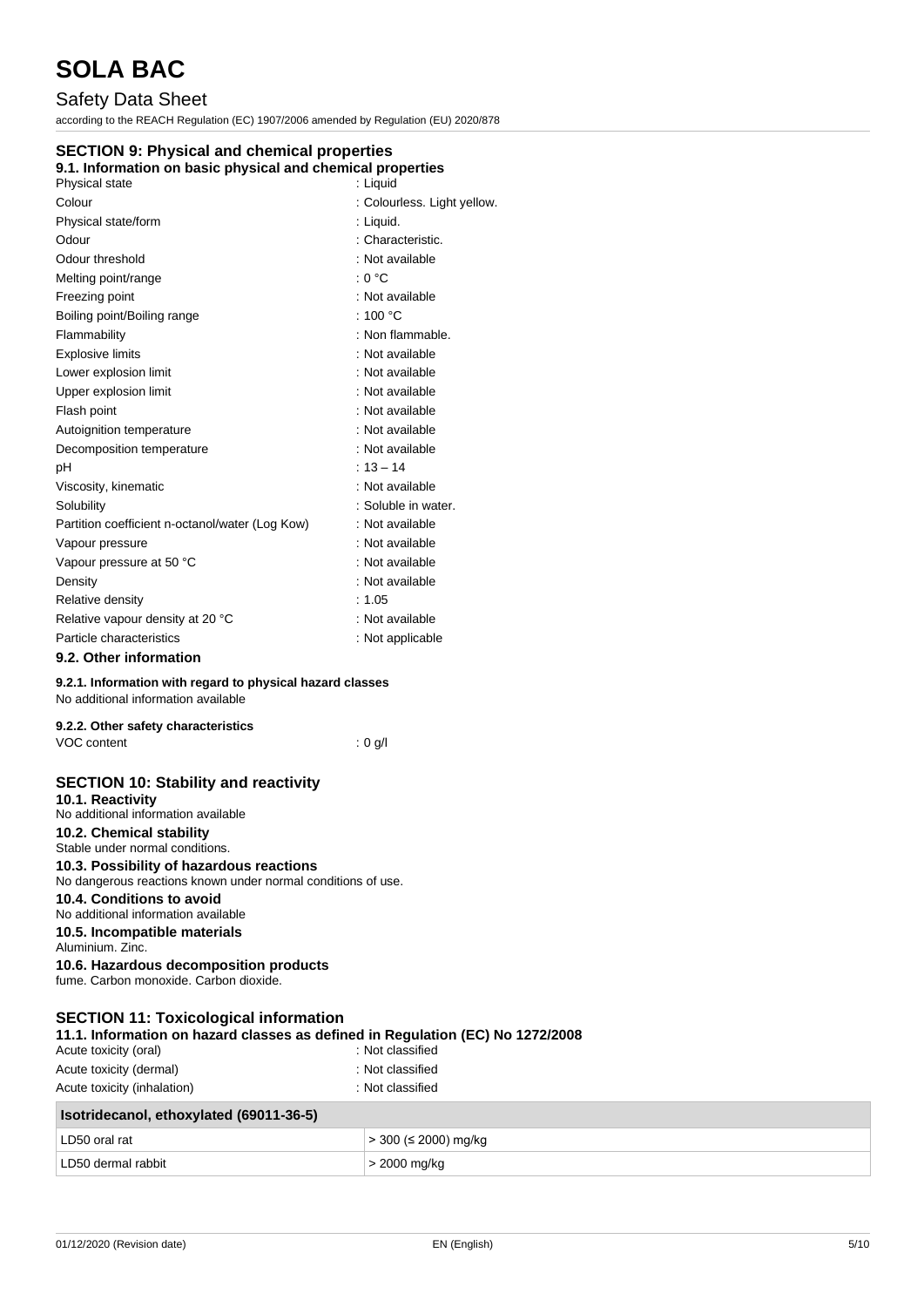## Safety Data Sheet

according to the REACH Regulation (EC) 1907/2006 amended by Regulation (EU) 2020/878

| Fatty alcohol ethoxylate (160875-66-1)                                                 |                                                                                          |  |
|----------------------------------------------------------------------------------------|------------------------------------------------------------------------------------------|--|
| LD50 oral rat                                                                          | $>$ 300 (300 - 2000) mg/kg                                                               |  |
| LD50 dermal rat                                                                        | > 2000 mg/kg                                                                             |  |
|                                                                                        | Quaternary ammonium compounds, benzyl (C12 - C16) alkyl dimethyl, chlorides (68424-85-1) |  |
| LD50 oral rat                                                                          | 795 mg/kg                                                                                |  |
| Skin corrosion/irritation                                                              | : Causes severe skin burns.                                                              |  |
|                                                                                        | pH: 13 - 14                                                                              |  |
| Serious eye damage/irritation                                                          | : Assumed to cause serious eye damage                                                    |  |
|                                                                                        | pH: 13 - 14                                                                              |  |
| Respiratory or skin sensitisation                                                      | : Not classified                                                                         |  |
| Additional information                                                                 | : Based on available data, the classification criteria are not met                       |  |
| Germ cell mutagenicity                                                                 | : Not classified                                                                         |  |
| Additional information                                                                 | : Based on available data, the classification criteria are not met                       |  |
| Carcinogenicity                                                                        | : Not classified                                                                         |  |
| Additional information                                                                 | : Based on available data, the classification criteria are not met                       |  |
| Reproductive toxicity                                                                  | : Not classified                                                                         |  |
| Additional information                                                                 | : Based on available data, the classification criteria are not met                       |  |
| STOT-single exposure                                                                   | : Not classified                                                                         |  |
| Additional information                                                                 | : Based on available data, the classification criteria are not met                       |  |
| Isotridecanol, ethoxylated (69011-36-5)                                                |                                                                                          |  |
| NOAEL (oral, rat)                                                                      | > 250 mg/kg bodyweight                                                                   |  |
| STOT-repeated exposure                                                                 | : Not classified                                                                         |  |
| Additional information                                                                 | : Based on available data, the classification criteria are not met                       |  |
| Aspiration hazard                                                                      | : Not classified                                                                         |  |
| Additional information                                                                 | : Based on available data, the classification criteria are not met                       |  |
| 11.2. Information on other hazards                                                     |                                                                                          |  |
| 11.2.1. Endocrine disrupting properties<br>No additional information available         |                                                                                          |  |
| 11.2.2. Other information<br>Potential adverse human health effects and<br>symptoms    | : Based on available data, the classification criteria are not met                       |  |
| <b>SECTION 12: Ecological information</b><br>12.1. Toxicity                            |                                                                                          |  |
| Ecology - water<br>Hazardous to the aquatic environment, short-term                    | : Harmful to aquatic life with long lasting effects.<br>: Not classified                 |  |
| (acute)                                                                                |                                                                                          |  |
| Hazardous to the aquatic environment, long-term<br>(chronic)<br>Not rapidly degradable | : Harmful to aquatic life with long lasting effects.                                     |  |
| Sodium hydroxide (1310-73-2)                                                           |                                                                                          |  |
|                                                                                        |                                                                                          |  |
| LC50 - Fish [1]                                                                        | $>$ 35 mg/l                                                                              |  |
| EC50 - Crustacea [1]                                                                   | 40.4 mg/l (Ceriodaphnia)                                                                 |  |
| EC50 - Other aquatic organisms [1]                                                     | > 33 mg/l waterflea                                                                      |  |
| Isotridecanol, ethoxylated (69011-36-5)                                                |                                                                                          |  |
| LC50 - Fish [1]                                                                        | $> 1$ mg/l                                                                               |  |
| EC50 - Crustacea [1]                                                                   | $> 1$ mg/l                                                                               |  |
| ErC50 algae                                                                            | $1 - 10$ mg/l                                                                            |  |
| Fatty alcohol ethoxylate (160875-66-1)                                                 |                                                                                          |  |

EC50 - Crustacea [1] > 10 mg/l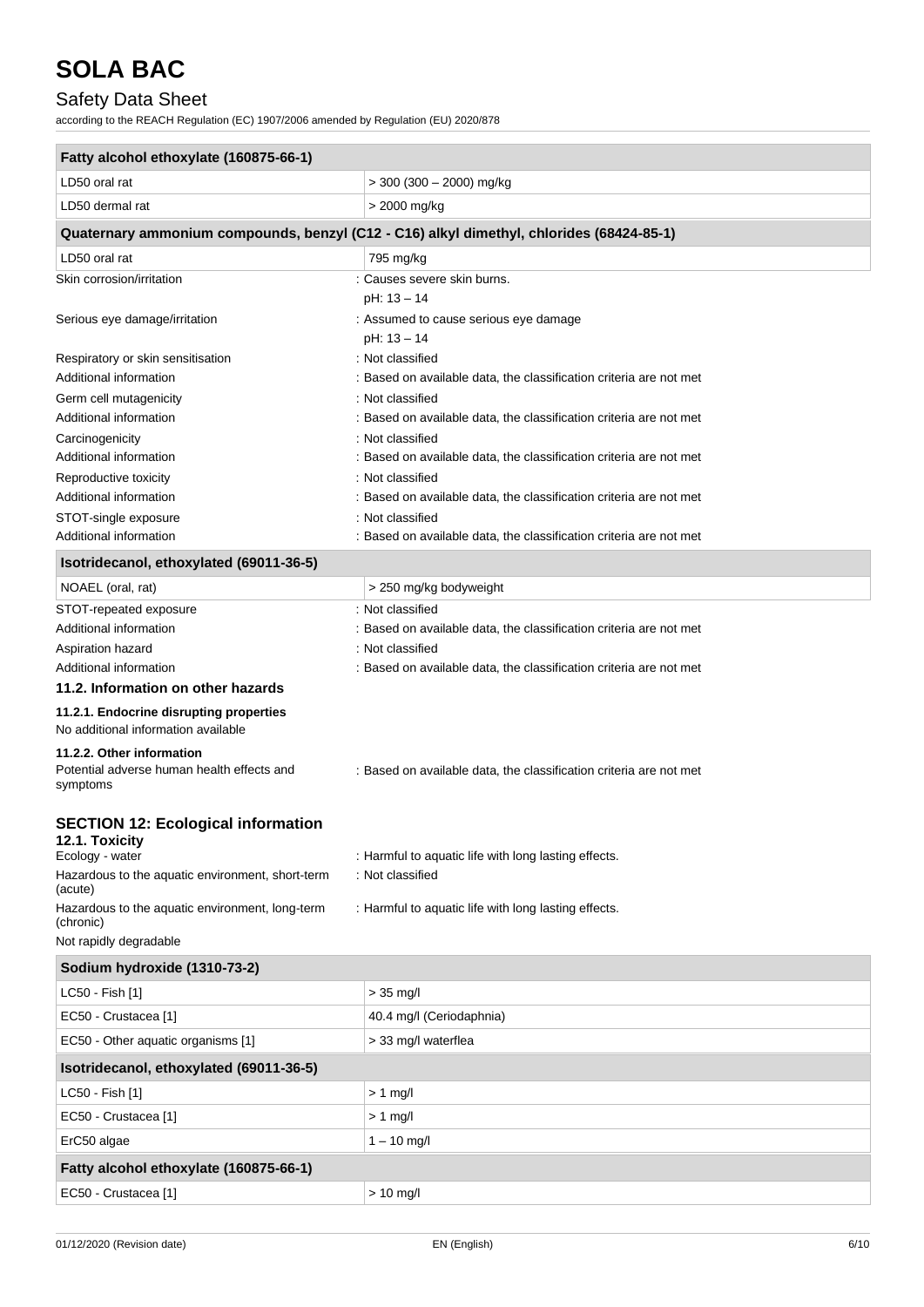## Safety Data Sheet

according to the REACH Regulation (EC) 1907/2006 amended by Regulation (EU) 2020/878

| Fatty alcohol ethoxylate (160875-66-1)                                                                    |                                                                                                                                                                                                                                                                                                                                                                                                                  |  |
|-----------------------------------------------------------------------------------------------------------|------------------------------------------------------------------------------------------------------------------------------------------------------------------------------------------------------------------------------------------------------------------------------------------------------------------------------------------------------------------------------------------------------------------|--|
| ErC50 algae                                                                                               | $> 10$ mg/l                                                                                                                                                                                                                                                                                                                                                                                                      |  |
| NOEC chronic fish                                                                                         | $> 1$ mg/l                                                                                                                                                                                                                                                                                                                                                                                                       |  |
|                                                                                                           | Quaternary ammonium compounds, benzyl (C12 - C16) alkyl dimethyl, chlorides (68424-85-1)                                                                                                                                                                                                                                                                                                                         |  |
| LC50 - Fish [1]                                                                                           | $0.85$ mg/l                                                                                                                                                                                                                                                                                                                                                                                                      |  |
| EC50 - Crustacea [1]                                                                                      | $0.016$ mg/l                                                                                                                                                                                                                                                                                                                                                                                                     |  |
| EC50 72h - Algae [1]                                                                                      | $0.02$ mg/l                                                                                                                                                                                                                                                                                                                                                                                                      |  |
| NOEC chronic crustacea                                                                                    | $0.025$ mg/l                                                                                                                                                                                                                                                                                                                                                                                                     |  |
| 12.2. Persistence and degradability                                                                       |                                                                                                                                                                                                                                                                                                                                                                                                                  |  |
| <b>SOLA BAC</b>                                                                                           |                                                                                                                                                                                                                                                                                                                                                                                                                  |  |
| Persistence and degradability                                                                             | Biodegradable. The surfactant(s) contained in this preparation complies (comply) with the<br>biodegradability criteria as laid down in Regulation (EC) No. 648/2004 on detergents. Data<br>to support this assertion are held at the disposal of the competent authorities of the<br>Member States and will be made available to them, at their direct request or at the request<br>of a detergent manufacturer. |  |
| Sodium hydroxide (1310-73-2)                                                                              |                                                                                                                                                                                                                                                                                                                                                                                                                  |  |
| Persistence and degradability                                                                             | Not applicable.                                                                                                                                                                                                                                                                                                                                                                                                  |  |
| Isotridecanol, ethoxylated (69011-36-5)                                                                   |                                                                                                                                                                                                                                                                                                                                                                                                                  |  |
| Persistence and degradability                                                                             | Readily biodegradable, according to appropriate OECD test. Not established.                                                                                                                                                                                                                                                                                                                                      |  |
| Fatty alcohol ethoxylate (160875-66-1)                                                                    |                                                                                                                                                                                                                                                                                                                                                                                                                  |  |
| Persistence and degradability                                                                             | Biodegradable.                                                                                                                                                                                                                                                                                                                                                                                                   |  |
|                                                                                                           | Quaternary ammonium compounds, benzyl (C12 - C16) alkyl dimethyl, chlorides (68424-85-1)                                                                                                                                                                                                                                                                                                                         |  |
| Persistence and degradability                                                                             | Biodegradable.                                                                                                                                                                                                                                                                                                                                                                                                   |  |
| Biodegradation                                                                                            | > 90%                                                                                                                                                                                                                                                                                                                                                                                                            |  |
| 12.3. Bioaccumulative potential<br><b>SOLA BAC</b>                                                        |                                                                                                                                                                                                                                                                                                                                                                                                                  |  |
| Bioaccumulative potential                                                                                 | No bioaccumulation.                                                                                                                                                                                                                                                                                                                                                                                              |  |
| Sodium hydroxide (1310-73-2)                                                                              |                                                                                                                                                                                                                                                                                                                                                                                                                  |  |
| Log Pow                                                                                                   | $-3.88$                                                                                                                                                                                                                                                                                                                                                                                                          |  |
| Bioaccumulative potential                                                                                 | No bioaccumulation.                                                                                                                                                                                                                                                                                                                                                                                              |  |
| Isotridecanol, ethoxylated (69011-36-5)                                                                   |                                                                                                                                                                                                                                                                                                                                                                                                                  |  |
| Bioaccumulative potential                                                                                 | No bioaccumulation. Not established.                                                                                                                                                                                                                                                                                                                                                                             |  |
| Fatty alcohol ethoxylate (160875-66-1)                                                                    |                                                                                                                                                                                                                                                                                                                                                                                                                  |  |
| Bioaccumulative potential                                                                                 | No bioaccumulation.                                                                                                                                                                                                                                                                                                                                                                                              |  |
|                                                                                                           | Quaternary ammonium compounds, benzyl (C12 - C16) alkyl dimethyl, chlorides (68424-85-1)                                                                                                                                                                                                                                                                                                                         |  |
| Partition coefficient n-octanol/water (Log Kow)                                                           | 2.88                                                                                                                                                                                                                                                                                                                                                                                                             |  |
| Bioaccumulative potential                                                                                 | No bioaccumulation.                                                                                                                                                                                                                                                                                                                                                                                              |  |
| 12.4. Mobility in soil<br>No additional information available<br>12.5. Results of PBT and vPvB assessment |                                                                                                                                                                                                                                                                                                                                                                                                                  |  |
| <b>SOLA BAC</b>                                                                                           |                                                                                                                                                                                                                                                                                                                                                                                                                  |  |
| This substance/mixture does not meet the PBT criteria of REACH regulation, annex XIII                     |                                                                                                                                                                                                                                                                                                                                                                                                                  |  |
| This substance/mixture does not meet the vPvB criteria of REACH regulation, annex XIII                    |                                                                                                                                                                                                                                                                                                                                                                                                                  |  |
| 12.6. Endocrine disrupting properties<br>No additional information available                              |                                                                                                                                                                                                                                                                                                                                                                                                                  |  |
| 12.7. Other adverse effects<br>Additional information                                                     | : Avoid release to the environment.                                                                                                                                                                                                                                                                                                                                                                              |  |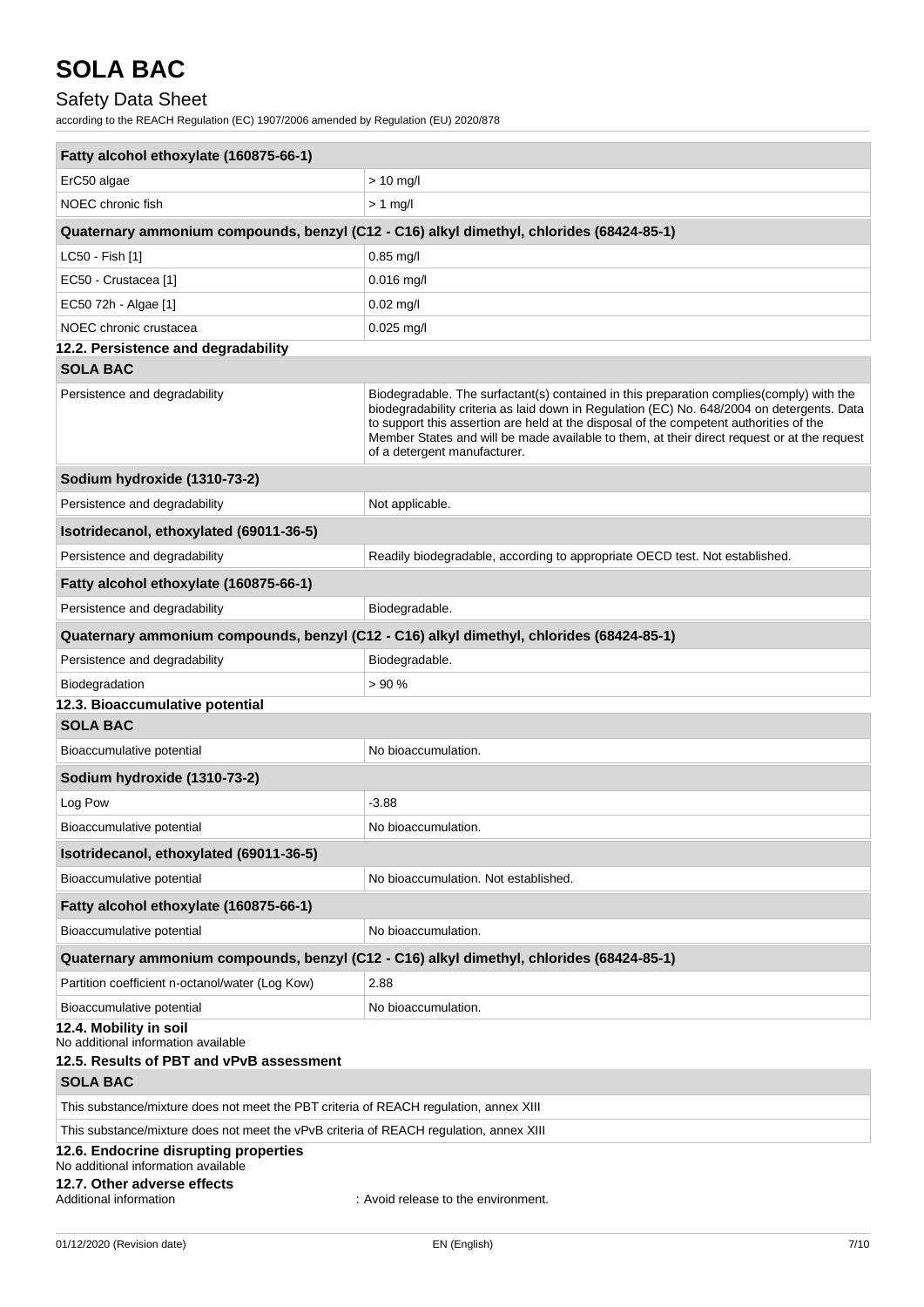## Safety Data Sheet

according to the REACH Regulation (EC) 1907/2006 amended by Regulation (EU) 2020/878

### **SECTION 13: Disposal considerations**

## **13.1. Waste treatment methods**

: Dispose in a safe manner in accordance with local/national regulations.

Waste / unused products in the environment.

#### **SECTION 14: Transport information** In accordance with ADR / IMDG / IATA

| <b>ADR</b>                                                          | <b>IMDG</b>                                                    | <b>IATA</b>                                                    |  |
|---------------------------------------------------------------------|----------------------------------------------------------------|----------------------------------------------------------------|--|
| 14.1. UN number or ID number                                        |                                                                |                                                                |  |
| <b>UN 1760</b>                                                      | <b>UN 1760</b>                                                 | <b>UN 1760</b>                                                 |  |
| 14.2. UN proper shipping name                                       |                                                                |                                                                |  |
| CORROSIVE LIQUID, N.O.S.                                            | CORROSIVE LIQUID, N.O.S.                                       | Corrosive liquid, n.o.s.                                       |  |
| <b>Transport document description</b>                               |                                                                |                                                                |  |
| UN 1760 CORROSIVE LIQUID, N.O.S.<br>(Sodium hydroxide), 8, III, (E) | UN 1760 CORROSIVE LIQUID, N.O.S.<br>(Sodium hydroxide), 8, III | UN 1760 Corrosive liquid, n.o.s. (Sodium<br>hydroxide), 8, III |  |
| 14.3. Transport hazard class(es)                                    |                                                                |                                                                |  |
| 8                                                                   | 8                                                              | 8                                                              |  |
|                                                                     |                                                                |                                                                |  |
| 14.4. Packing group                                                 |                                                                |                                                                |  |
| Ш                                                                   | Ш                                                              | Ш                                                              |  |
| <b>14.5. Environmental hazards</b>                                  |                                                                |                                                                |  |
| Dangerous for the environment: No                                   | Dangerous for the environment: No<br>Marine pollutant: No      | Dangerous for the environment: No                              |  |
| No supplementary information available                              |                                                                |                                                                |  |
| 14.6. Special precautions for user                                  |                                                                |                                                                |  |
| <b>Overland transport</b>                                           |                                                                |                                                                |  |
| Classification code (ADR)                                           | : C9                                                           |                                                                |  |
| Special provisions (ADR)                                            | : 274                                                          |                                                                |  |
| Limited quantities (ADR)                                            | : 51                                                           |                                                                |  |
| Packing instructions (ADR)                                          | : P001, IBC03, LP01, R001                                      |                                                                |  |
| Mixed packing provisions (ADR)                                      | : MP19                                                         |                                                                |  |
| Portable tank and bulk container instructions<br>(ADR)              | : T7                                                           |                                                                |  |
| Portable tank and bulk container special provisions<br>(ADR)        | : TP1, TP28                                                    |                                                                |  |
| Tank code (ADR)                                                     | : L4BN                                                         |                                                                |  |
| Vehicle for tank carriage                                           | : AT                                                           |                                                                |  |
| Transport category (ADR)                                            | : 3                                                            |                                                                |  |
| Special provisions for carriage - Packages (ADR)                    | : V12                                                          |                                                                |  |
| Hazard identification number (Kemler No.)                           | :80                                                            |                                                                |  |
| Orange plates                                                       | 80<br>1760                                                     |                                                                |  |
| Tunnel code                                                         | $\cdot$ E                                                      |                                                                |  |
| EAC code                                                            | : 2X                                                           |                                                                |  |
| APP code                                                            | : $\mathsf B$                                                  |                                                                |  |
| Transport by sea                                                    |                                                                |                                                                |  |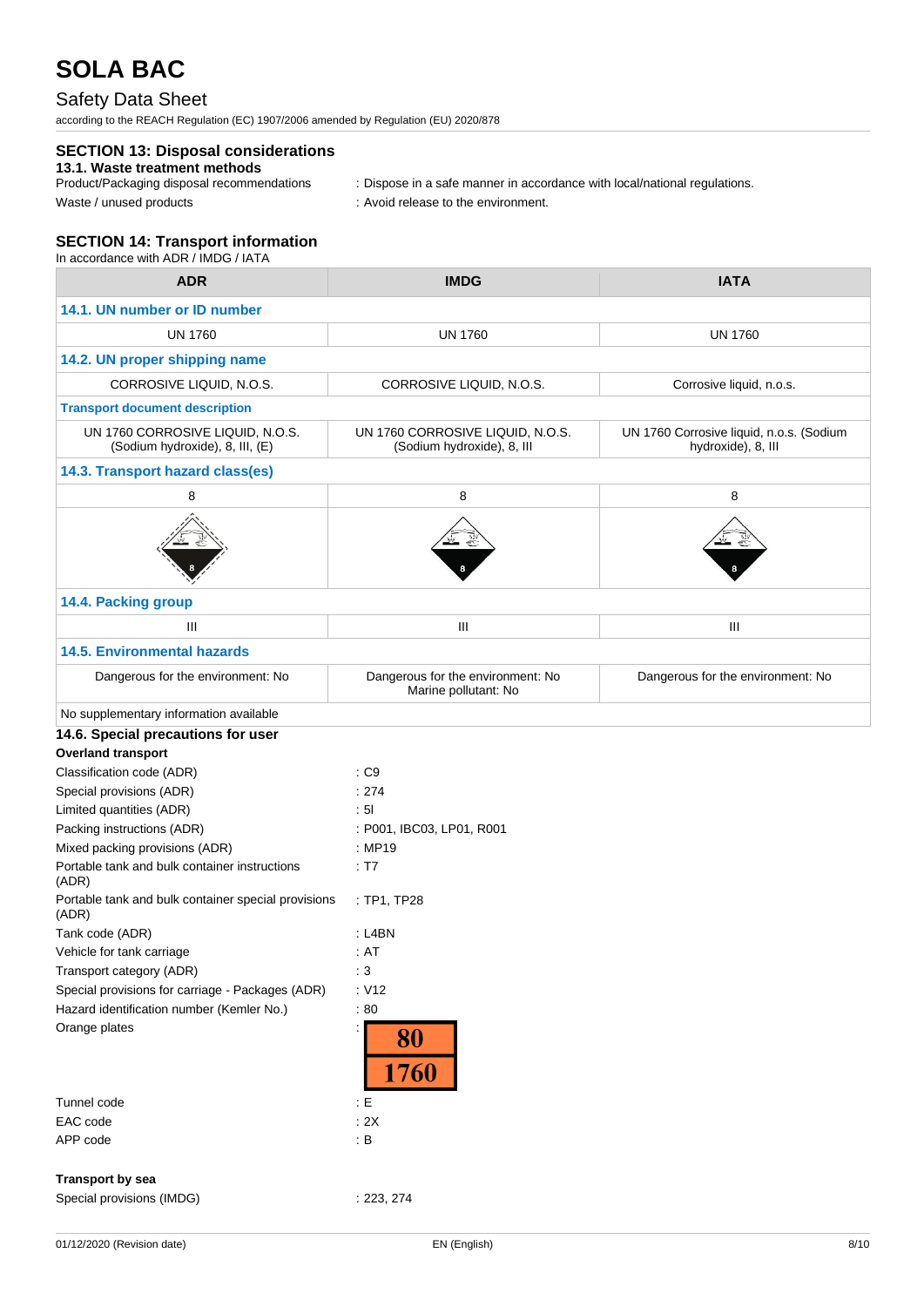## Safety Data Sheet

according to the REACH Regulation (EC) 1907/2006 amended by Regulation (EU) 2020/878

| Limited quantities (IMDG)       | :5L          |
|---------------------------------|--------------|
| Packing instructions (IMDG)     | : P001. LP01 |
| IBC packing instructions (IMDG) | : IBC03      |

#### **Air transport**

| PCA Limited quantities (IATA)                | : Y841     |
|----------------------------------------------|------------|
| PCA limited quantity max net quantity (IATA) | : 1L       |
| PCA packing instructions (IATA)              | : 852      |
| PCA max net quantity (IATA)                  | :5L        |
| CAO packing instructions (IATA)              | :856       |
| CAO max net quantity (IATA)                  | : 60L      |
| Special provisions (IATA)                    | : A3, A803 |

**14.7. Maritime transport in bulk according to IMO instruments** Not applicable

#### **SECTION 15: Regulatory information**

#### **15.1. Safety, health and environmental regulations/legislation specific for the substance or mixture**

#### **15.1.1. EU-Regulations**

Contains no REACH substances with Annex XVII restrictions

Contains no substance on the REACH candidate list

Contains no REACH Annex XIV substances

Contains no substance subject to Regulation (EU) No 649/2012 of the European Parliament and of the Council of 4 July 2012 concerning the export and import of hazardous chemicals.

Contains no substance subject to Regulation (EU) No 2019/1021 of the European Parliament and of the Council of 20 June 2019 on persistent organic pollutants

Contains no substance subject to REGULATION (EU) No 1005/2009 OF THE EUROPEAN PARLIAMENT AND OF THE COUNCIL of 16 September 2009 on substances that deplete the ozone layer.

Contains no substance subject to Regulation (EU) 2019/1148 of the European Parliament and of the Council of 20 June 2019 on the marketing and use of explosives precursors.

VOC content : 0 g/l

Contains no substance subject to Regulation (EC) 273/2004 of the European Parliament and of the Council of 11 February 2004 on the manufacture and the placing on market of certain substances used in the illicit manufacture of narcotic drugs and psychotropic substances.

#### **15.1.2. National regulations**

No additional information available

**15.2. Chemical safety assessment**

No chemical safety assessment has been carried out

## **SECTION 16: Other information**<br>Data sources

**Full text of H- and EUH-statements:**

: REGULATION (EC) No 1272/2008 OF THE EUROPEAN PARLIAMENT AND OF THE COUNCIL of 16 December 2008 on classification, labelling and packaging of substances and mixtures, amending and repealing Directives 67/548/EEC and 1999/45/EC, and amending Regulation (EC) No 1907/2006.

Other information  $\blacksquare$  : None.

| FUILLEAL OF H- AND EUN-SLATEMENTS. |                                                                   |  |
|------------------------------------|-------------------------------------------------------------------|--|
| Acute Tox. 4 (Oral)                | Acute toxicity (oral), Category 4                                 |  |
| Aquatic Acute 1                    | Hazardous to the aquatic environment - Acute Hazard, Category 1   |  |
| Aquatic Chronic 1                  | Hazardous to the aquatic environment — Chronic Hazard, Category 1 |  |
| Aquatic Chronic 3                  | Hazardous to the aquatic environment — Chronic Hazard, Category 3 |  |
| Eye Dam. 1                         | Serious eye damage/eye irritation, Category 1                     |  |
| Eye Irrit. 2                       | Serious eye damage/eye irritation, Category 2                     |  |
| H <sub>290</sub>                   | May be corrosive to metals.                                       |  |
| H302                               | Harmful if swallowed.                                             |  |
| H314                               | Causes severe skin burns and eye damage.                          |  |
| H315                               | Causes skin irritation.                                           |  |
|                                    |                                                                   |  |